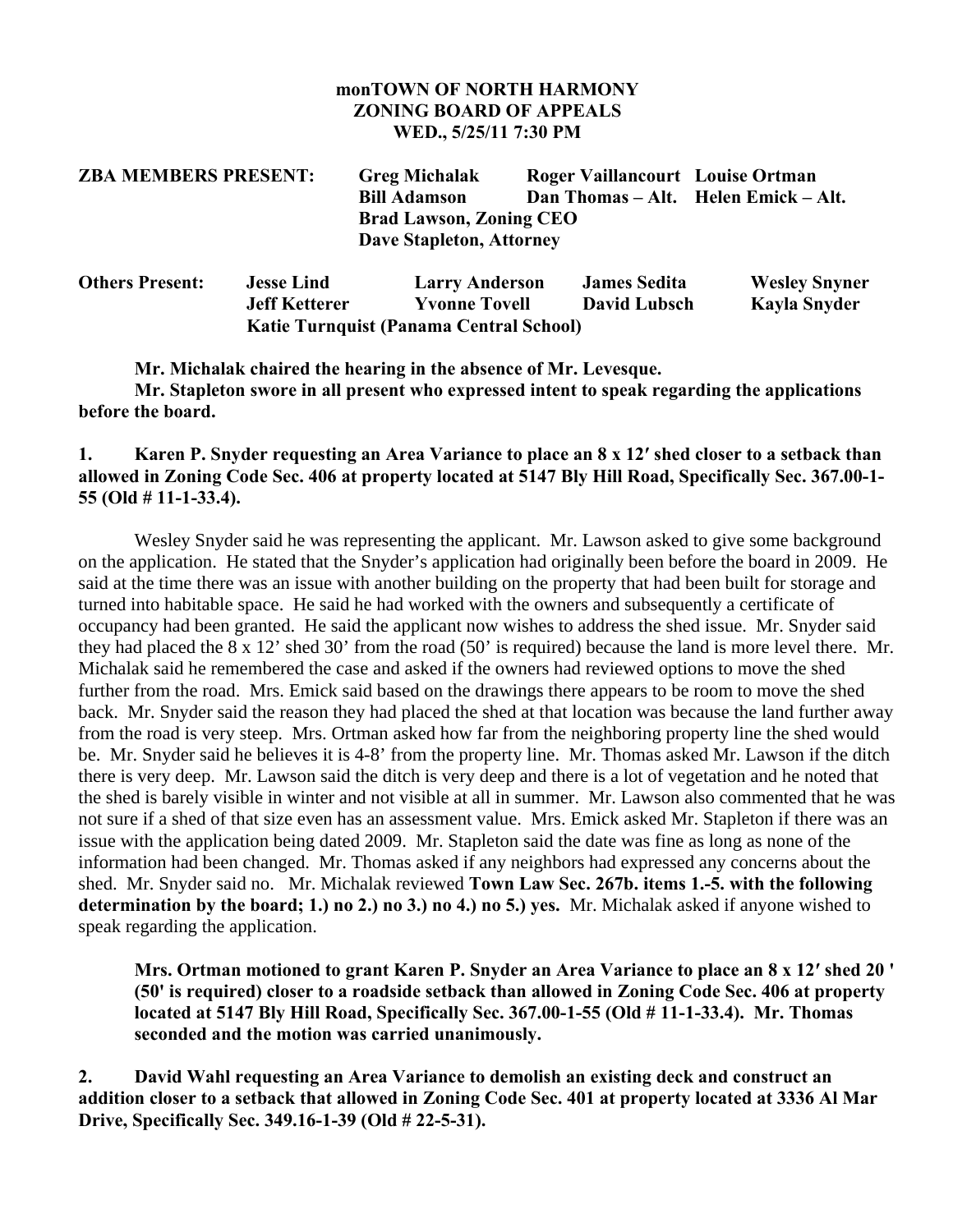# **ZBA 5/25/11 (Pg. 2)**

 Larry Anderson, Contractor appeared to represent the applicant. Mr. Anderson said the Mr. Wahl would like to construct a one story addition on the front corner of the house where a deck (to be demolished) is currently located. Mr. Lawson noted that the property is a corner lot on Almar Drive and the new addition is on the east side of the home encroaching on the north roadway. Mr. Lawson stated that at approximately 30' from the road the proposed addition will have a smaller footprint and be further from the road edge than the existing deck. Neighbor, Yvonne Tovell, stated that she has no objections to the project. Mr. Michalak reviewed **Town Law Sec. 267b. items 1.-5. with the following determination by the board; 1.) no 2.) no 3.) no 4.) no 5.) yes.** Mr. Michalak asked if anyone wished to speak regarding the application.

**Mr. Michalak motioned to grant David Wahl an Area Variance to demolish an existing deck and construct a 15 x 16' addition closer to the Al Mar Drive roadside setback and encroaching on the north side roadway. The addition will be approximately 30' from the roadside (50' is required) at property located at 3336 Al Mar Drive, Specifically Sec. 349.16-1-39 (Old # 22-5- 31). Mrs. Ortman seconded and the motion was carried unanimously.** 

### **3. James A. Sedita requesting an Area Variance to demolish an enclosed porch and construct an addition closer to setbacks than allowed in Zoning Code Sec. 401 at property located a 73 Loomis Bay Road, Specifically Sec. 367.15-1-48 (Old # 34-1-1.24).**

 Mr. Lawson noted that the property is located in the C-1 district which is covered by Sec. 408 in the Zoning Code. Mr. Sedita said he had purchased the property in October, 2010. He said they would like to demolish the existing 18.5 x 11.3' porch and build a 14 x 24' sunroom addition. Mr. Thomas asked how close to Goose Creek he would be. He said the new addition will be approximately 26' from the closest edge of the creek. Mrs. Emick asked if there are any deed covenants the owner must abide by. Mr. Sedita said none that address the distance from the creek to the home, but he believes his deed states that they own to the middle of the creek. Mr. Lawson said he believes that Loomis Bay land owners own to the middle of the creek. Mr. Sedita said the addition would be the same height as the existing house. Mr. Michalak asked if anyone wished to speak regarding the application. Mr. Sedita said he had spoken to neighbor Lisa Roberts and she had expressed no issues with the addition. Mr. Lawson said that Loomis Bay is an unusual area because the town had approved it as a subdivision previously and required that all new projects come before the ZBA because the lots are non-compliant. Mr. Stapleton said that Loomis Bay had been required by the health department to install new roads, drainage, public water and septic because of previous health issues. Mrs. Thomas asked Mr. Lawson to provide specific setbacks for the record. Mr. Lawson said the setbacks would be south side 7.3'; north side 12.2'; creek edge 26'. Mr. Michalak reviewed **Town Law Sec. 267b. items 1.-5. with the following determination by the board; 1.) no 2.) no 3.) no 4.) no 5.) yes.** Mr. Lawson stated that the home with the addition falls within the 25% lot coverage allowance.

**Mr. Michalak motioned to grant James Sedita an Area Variance to demolish an existing 18 x 11' deck and construct a 14 x 24.2' sunroom addition encroaching on the side setbacks (25' required) and creek side setback as indicated above at property located a 73 Loomis Bay Road, Specifically Sec. 367.15-1-48 (Old # 34-1-1.24). Mrs. Emick seconded and the motion was carried unanimously.** 

### **4. Jesse Lind requesting a Special Permit to place an above ground swimming pool at property located at 4805 Cedar Avenue, Specifically Section 384.15.1-11.**

Mr. Lind said he would like to place an 18' round x  $4 - 4\frac{1}{2}$ ' deep above ground swimming at his property. He stated that he is handicapped and would like to discuss whether to attach a deck from the house